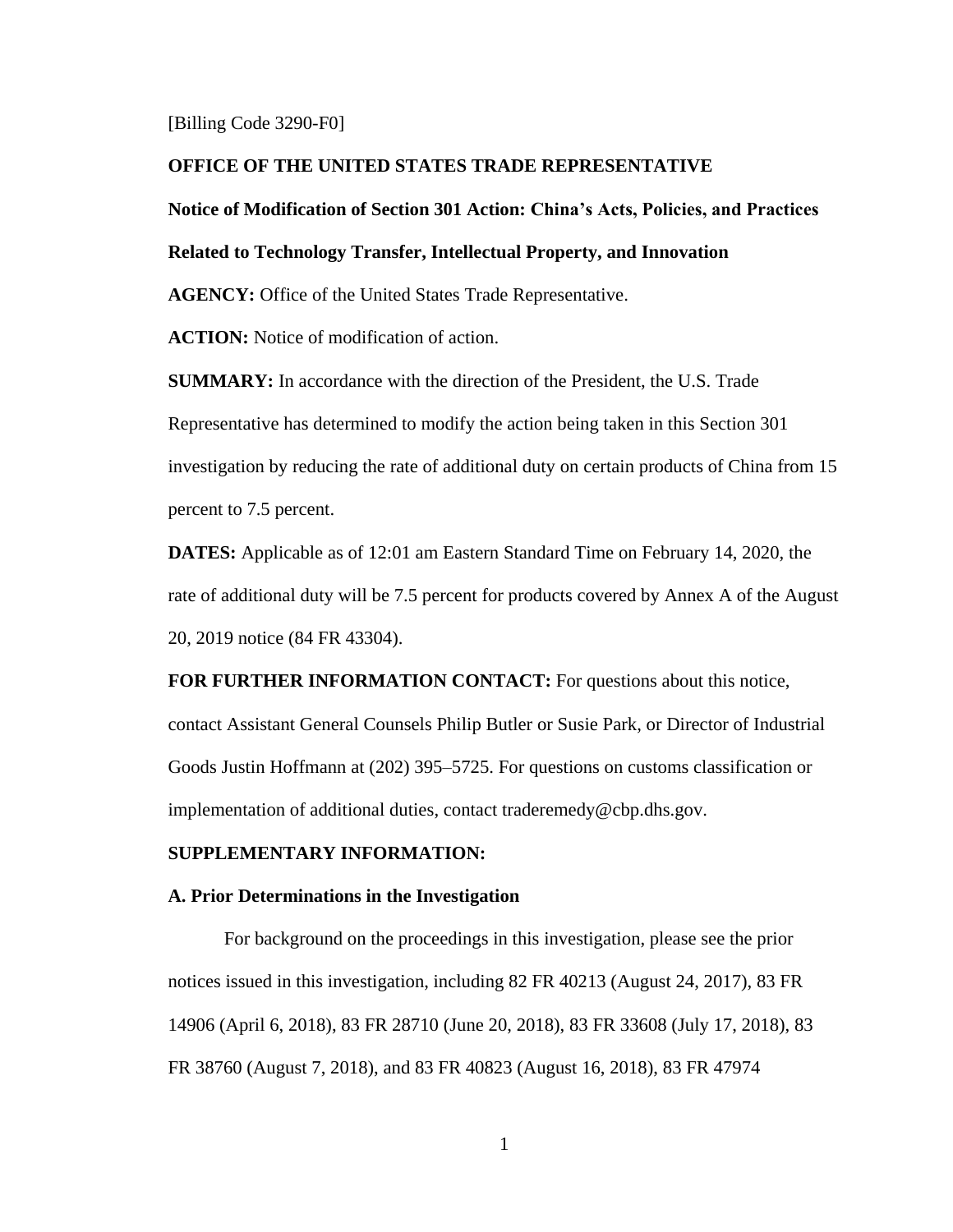(September 21, 2018), 83 FR 49153 (September 28, 2018), 84 FR 20459 (May 9, 2019), 84 FR 43304 (August 20, 2019), 84 FR 45821 (August 30, 2019), and 84 FR 69447 (December 18, 2019).

On August 20, 2019, the U.S. Trade Representative, at the direction of the President, determined to modify the action being taken in the investigation by imposing an additional 10 percent *ad valorem* duty on products of China with an annual aggregate trade value of approximately \$300 billion. *See* 84 FR 43304 (August 20, 2019) (the August 20 notice). The tariff subheadings subject to the 10 percent additional duties were separated into two lists with different effective dates. The list in Annex A had an effective date of September 1, 2019. The list in Annex C had an effective date of December 15, 2019.

Subsequently, at the direction of the President, the U.S. Trade Representative determined to increase the rate of the additional duty applicable to the tariff subheadings covered by the action announced in the August 20 notice from 10 percent to 15 percent. *See* 84 FR 45821 (August 30, 2019).

On December 18, 2019, at the direction of the President, the U.S. Trade Representative determined to suspend indefinitely the imposition of the additional 15 percent *ad valorem* duty on products covered by Annex C of the August 20 notice. *See* 84 FR 69447 (December 18, 2019).

#### **B. Determination to Modify Action**

The Section 301 statute, which is set out in Sections 301 to 308 of the Trade Act of 1974 (19 U.S.C. 2411–2418), includes authority for the U.S. Trade Representative to modify the action being taken in an investigation. In particular, Section  $307(a)(1)$ 

2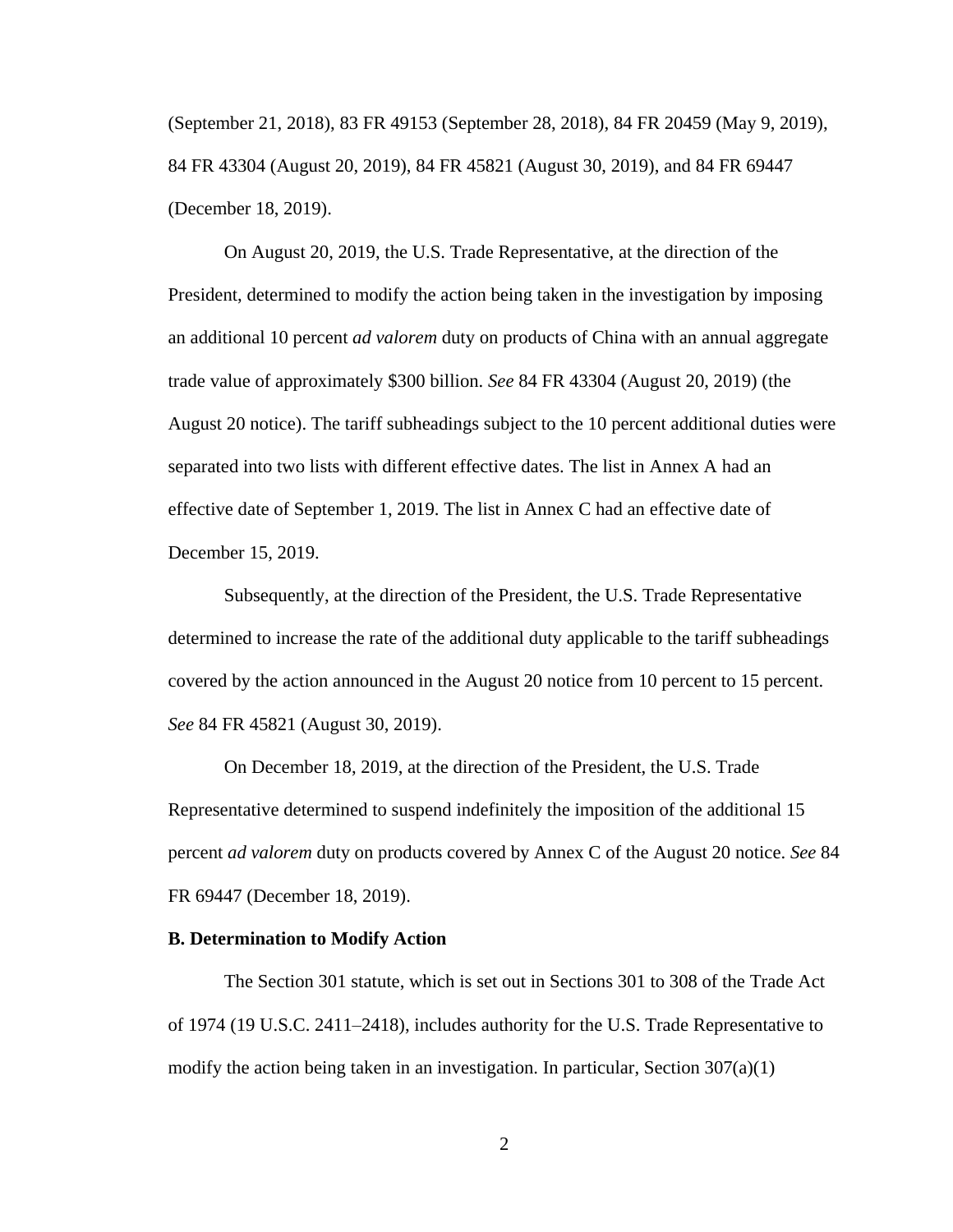authorizes the U.S. Trade Representative to modify or terminate any action taken under Section 301, subject to the specific direction, if any, of the President, if the burden or restriction on United States commerce of the acts, policies, and practices that are the subject of the action has increased or decreased, or the action being taken under Section 301(b) and no longer is appropriate.

The United States is engaging with China with the goal of obtaining the elimination of the acts, policies, and practices covered in the investigation. On December 13, 2019, following months of negotiations, the United States and China reached an agreement on a phase one trade deal that requires structural reforms and other changes to China's economic and trade regime, including with respect to certain issues covered in this Section 301 investigation. The United States and China signed the phase one agreement on January 15, 2020, and the agreement is scheduled to enter into force 30 days thereafter on February 14, 2020.

In light of the scheduled entry into force of the phase one agreement, and at the direction of the President, the U.S. Trade Representative has determined that the action announced on August 20, 2019, as modified by the August 30 notice, no longer is appropriate. Specifically, and in accordance with the President's direction, the U.S. Trade Representative has determined to reduce the level of additional duties from 15 percent to 7.5 percent on products of China covered by Annex A of the August 20 notice, effective February 14, 2020.

The U.S. Trade Representative's decision to modify the action being taken in this investigation takes into account the extensive comments and testimony previously provided in connection with the August 20 modification.

3